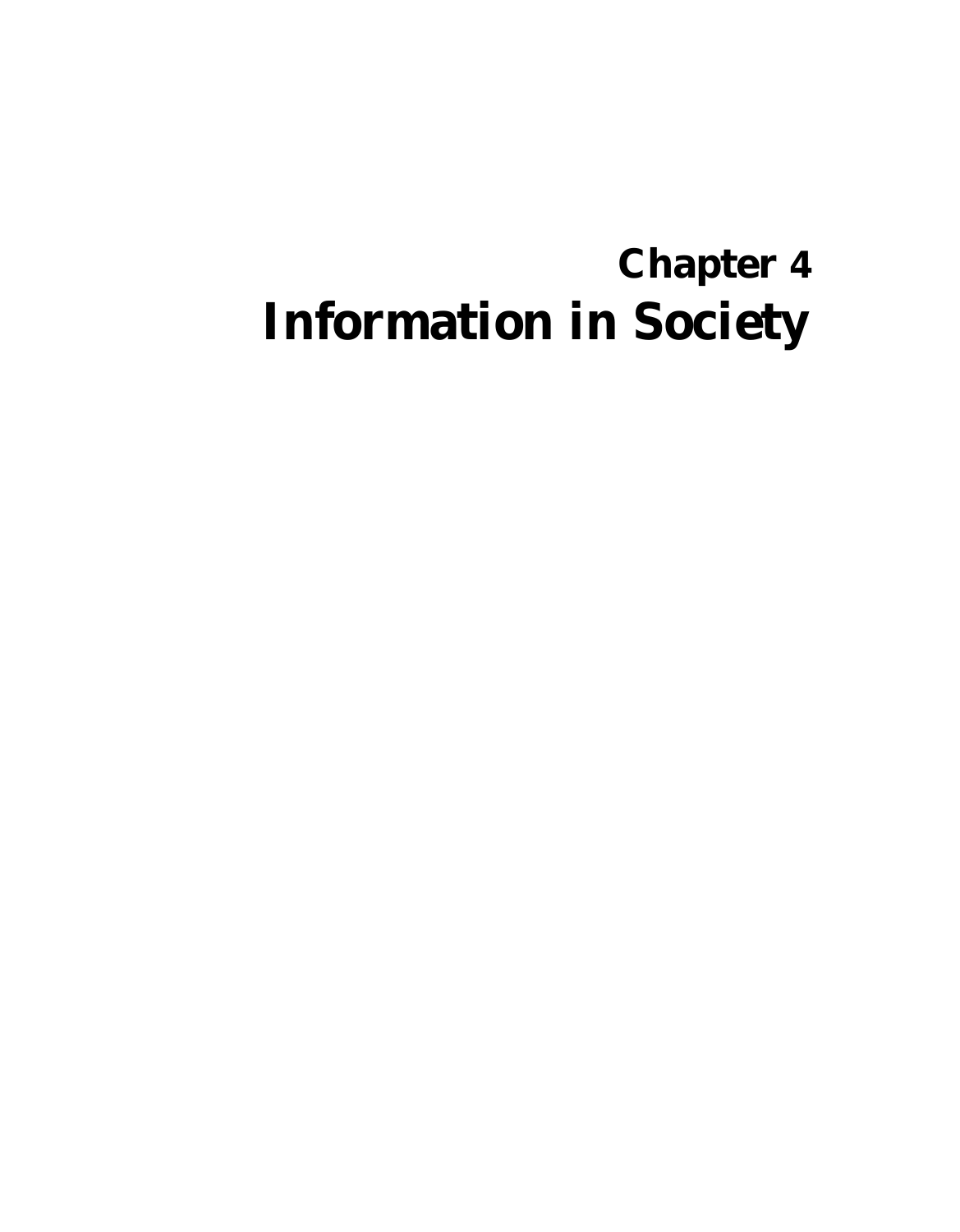# **Contents**

 $\mathcal{L}(\mathcal{L})$  and  $\mathcal{L}(\mathcal{L})$  .

 $\mathbf{m}$ 

| Page<br>The Information Society*****************e******e***.*.*. 47<br>The Nature of Information .**. **. *.** *** **** **** .*** .*.* .e * 48 |  |
|------------------------------------------------------------------------------------------------------------------------------------------------|--|
|                                                                                                                                                |  |
|                                                                                                                                                |  |
|                                                                                                                                                |  |
|                                                                                                                                                |  |
|                                                                                                                                                |  |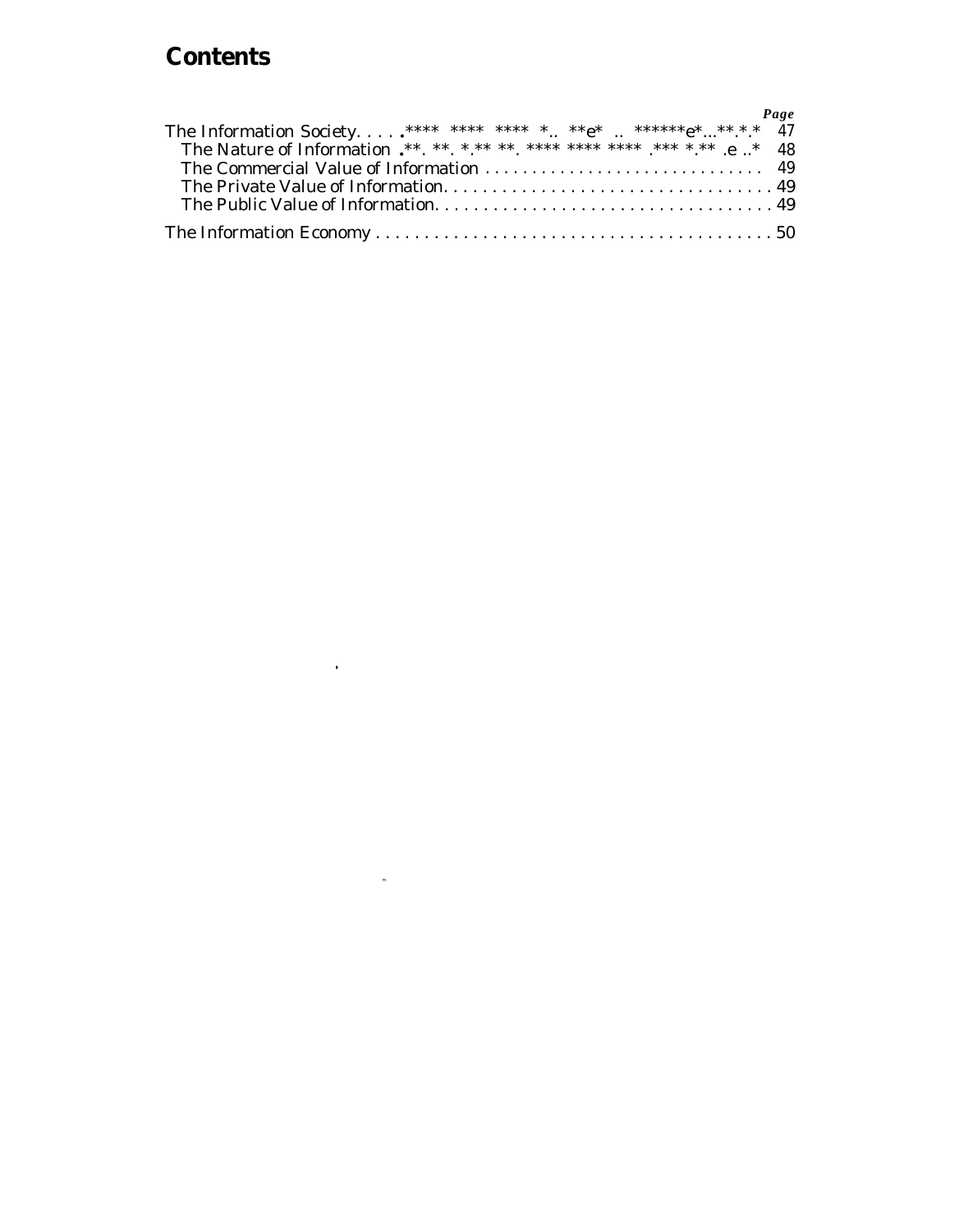# **The Information Society**

An information industry analyst recently observed that "every society is an information society." That is, all human organizations, no matter how simple, depend for their functioning on an intangible resource called "information. In any society, information serves several purposes. It can be, for example, a commodity of commerce, an indicator of wealth or power, a basis for making decisions, or a source of entertainment.

The more complex a society, the more central information is to its economic activities. The United States seems to be entering what some sociologists refer to as a "postindustrial" period,<sup>2</sup> characterized by several trends:

- emphasis is on a service economy rather than on manufacturing;
- information is used as a resource, as a factor of production, and as a commodity; and
- scientific discover-y and technical innovation drive economic growth.

Whether or not this is a valid model of societal evolution, the above trends are no doubt taking place in the United States. Furthermore, they are combining to create a greater dependence on information processing and technology.

The tasks being undertaken by the large organizations that serve society are growing in complexity. The air traffic control system handles nearly 20 million flights yearly. Every year the financial system clears more than 30 billion checks, the U.S. Postal Service delivers over 100 billion pieces of mail,

and the Internal Revenue Service (IRS) receives more than 140 million tax returns.

The service sector of the economy is growing at a relatively faster rate than the industrial and agricultural sectors (see fig. 6 in ch. 1). Many services such as medicine, law, education, and Government involve the transfer of large amounts of information. Resistance to productivity improvements in this sector, which represents a large part of the economy, has impeded overall productivity growth. Greater application of information technology has been proposed as a chief remedy. For this reason, it is highly likely that in this decade the service sector will increasingly depend on the use of computer-based information systems.

Greater international economic competition coupled with the decreasing availability of basic resources are requiring industry and Government to both improve and speed up their decision making capabilities. Information technology is growing in importance for this purpose. Decisions about design, marketing, financing, and resource allocation all require a more sophisticated approach to the collection and use of information.

Computer and communication technologies, while not the direct causes of societal changes, are facilitating and in some cases accelerating them, thus helping generate the public policy issues confronting Congress. Some scholars see profound effects occurring from the increased dependence on computer technology, and predict that the view of humans as unique thinking beings will change fundamentally. Others see significant shifts in the balance of power between individuals and the organizations, private

I Anthony G. Oettinger, "Information Resources: Knowledge a ndPower in the 21st Century. Science Magazine, vol. 209, July 1980, p. 191.

<sup>&</sup>lt;sup>2</sup>Daniel Bell, The Coming of the Post Industrial Society. A Venture in Social Forecasting (New York: Basic Books, 1973).

<sup>&#</sup>x27;Bruce Mazlich, "The Fourth Discontinuity " Technology and  $\int u \, du$  re  $8$ , pp 1-15,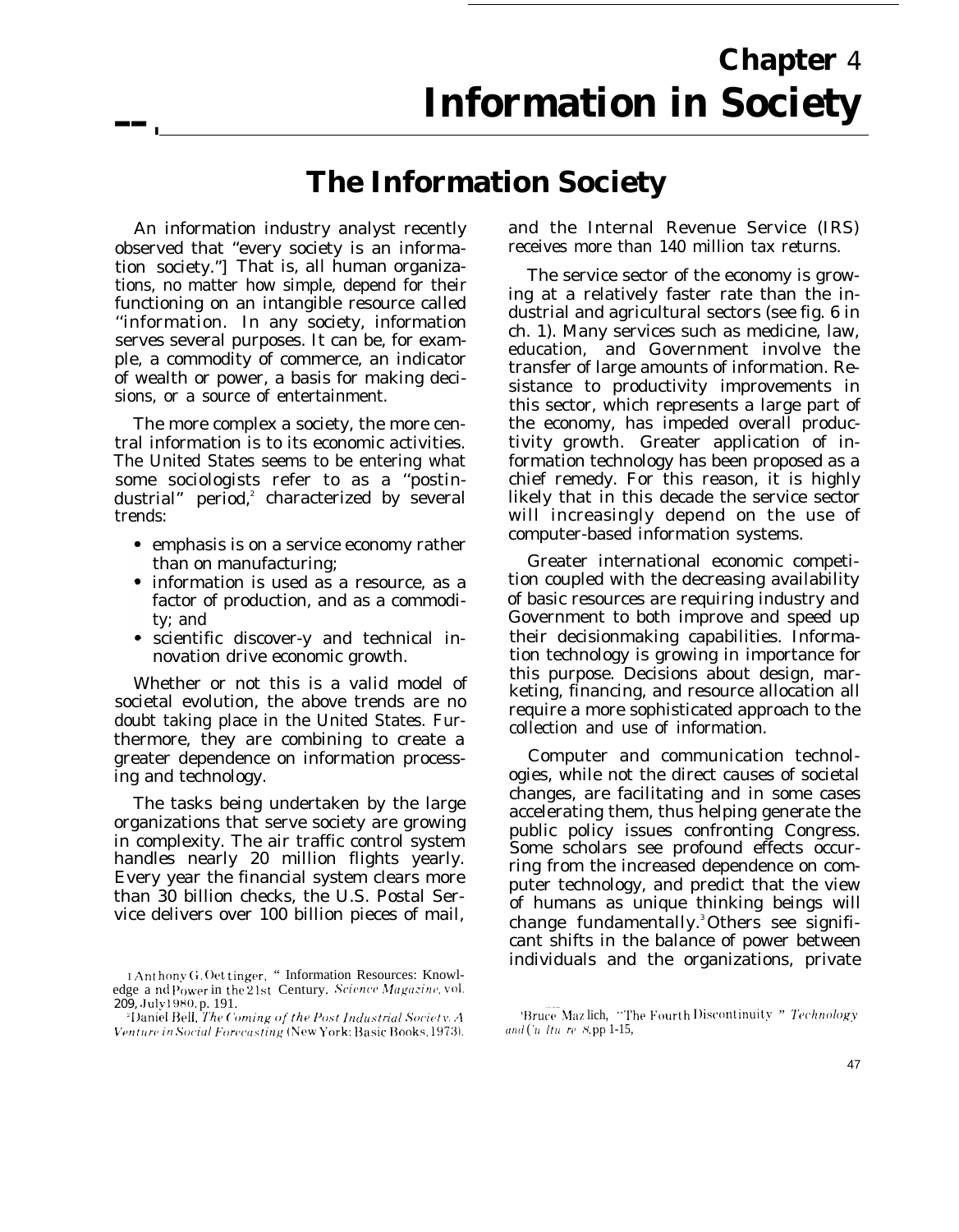and governmental, that would directly affect our lives.' These highly speculative views raise important questions about the effects an extremely automated society might have on individual freedom. These questions need continued examination.

Some information policy experts take a more pragmatic view, one more useful for assessing specific public policy issues arising from the applications of this technology. Their approach stresses these two points:

- 1. It is not information technology per se that creates public policy issues, but the particular choices that are made concerning its use.
- 2. Most policy problems involving automated-data- systems are rooted in traditional institutional attitudes and procedures. Information systems must be assessed in the context of that history.

According to this view, technology itself does not restrict society to particular actions, but rather provides a widened range of choices.' Thus, it is not the impacts of a technology that are examined, but the impacts of the particular choices made. The nature of those choices is dependent on the social and legal environment in which they take place. For example, a totalitarian society would build information systems overtly designed to enhance Government control of its citizens. Such systems would be unacceptable in a democratic society.

The necessity of considering the historical context both of the systems and of the policy issues they raise is illustrated by the three case studies in the overall assessment.

1. The National Crime Information Center of the Federal Bureau of Investigation is an automated criminal record system that has been in existence for only 13 years. Yet the patterns of its use, the

types of data stored, and the profound public policy issues it raises are the same as those prevalent over the past 100 years of recordkeeping in the criminal justice community.

- 2. The Postal Service is nearly as old as this Nation, and the telegraph is almost 150 years old. The distinction between physical and electrical transmission of messages that has existed for a long time without creating serious problems is now being challenged. However, over the years the Postal Service has become an integral part of American society. Decisions about its future role with respect to electronic mail need to take into account all of its historical roles: as a service provider, as an employer, and as an agent for social communication and connection on which many sectors of U.S. society depend.
- 3. Banking has existed since ancient times. Electronic funds transfer systems are not so much changing the nature of banking as they are helping alter traditional institutional practices in the United States, such as restrictions on multistate banking, distinctions between types of banking institutions, and limitations on types of financial services. The issues of privacy and security, which are examined in some detail in chapters 6 and 7, historically have seriously concerned the banking community, and are thus shaped by its traditional attitudes and practices.

## The Nature of Information

The role of information in society is being changed under the influence of new information technology. Some of the changes taking place are:

- Information is becoming a significant economic commodity, but one with certain unique characteristics that distinguish it from conventional commodities of commerce.
- The industry providing information technology and information services

<sup>4</sup>A. Mowshowitz, *The Conquest of Will* (Reading, Mass.: Addison-Wesley, 1976).

<sup>&#</sup>x27;Daniel Bell, "Communications Technology—For Better or For Worse, " *Harvard Business Review*, May-June 1979, p. 20.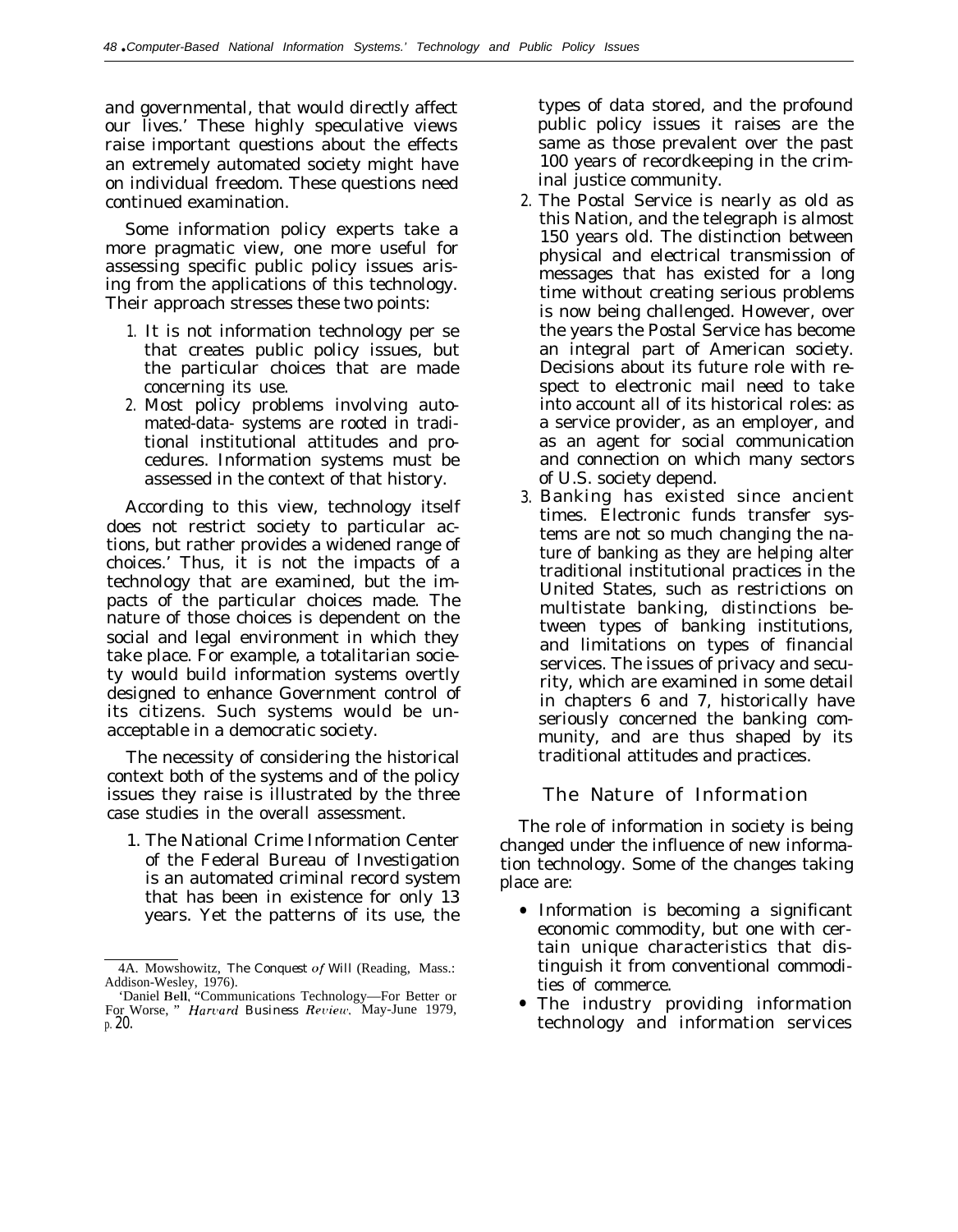has become a major component of the U.S. economy.

c Many more individuals, both as workers and as citizens, need more information and information technology to function effectively.

Thus, over the next two decades information technology will likely change production processes and commercial goods, transportation and working patterns, the nature and content of education, the content and style of entertainment, and the way social values are formed and political decisions made.

There are three basic values of information: commercial, private, and public (see fig. 7 in ch. 1). Information technology is changing the relative importance of these values and throwing them into conflict.<sup>6</sup>

## The Commercial Value of Information

Information has been a commodity of commerce for centuries. Books and newspapers, and in this century the broadcasting industry, all sell information. The classic reference book on knowledge as a commodity was written in 1962. The value of information increases as society becomes more dependent on it. The very high growth rate of the computer-based information industry illustrates this trend (see ch. 14).

Information, particularly in a technological environment, has characteristics that distinguish it from more tangible commodities.

. It is reproducible. Its theft does not deny it to the original owner.

—

- The cost of its reproduction is usually very low compared with that of its original assembly or creation.
- It can be transported instantly anywhere in the Nation or the world over communication lines.
- Its lifetime, which can be very brief, is thus a principal determinant of its value.
- Its value is not additive. Two or more copies of the same item of information are not necessarily worth much more to the possessor than one.

These characteristics, magnified in some cases by the technology, have created policy problems with respect to computer crime, copyright and patent laws, the flow of data between nations, and property tax laws. The traditional rules and procedures of the U.S. economic and legal systems are oriented toward the commercial exchange of tangible goods and services rather than of information.

## The Private Value of Information

In an information society, economic competition is often based on access to special information, such as a formula for a soft drink, an econometric projection, marketing plans, or geological data. Commercially important information is considered by organizations to be proprietary.

Similarly, individuals often consider information about themselves to be private, either because damage can be done by its disclosure or simply because they desire to be left alone. (See ch. 7 on privacy for a more complete discussion. )

## The Public Value of Information

American society has always viewed information as having a public value, and has asserted the public interest in a free flow of information. There are many examples:

• the public support of libraries, schools, and museums to produce an informed and literate citizenry;

<sup>6</sup> For a related discussion see Louis H. Mayo, Robert W. Anthony, Henry B. Freedman, et al., *An Explomtory Assessmen t of Computer-Assisted Makeup and Imaging Systems* (Washington, D. C.: The George Washington University Program of Policy Studies in Science and Technology, January 1980).

<sup>&#</sup>x27;F. Machlup, *The Production and Distribution of Knowledge in the United States (Princeton,* N. J.: Princeton University Press, 1962).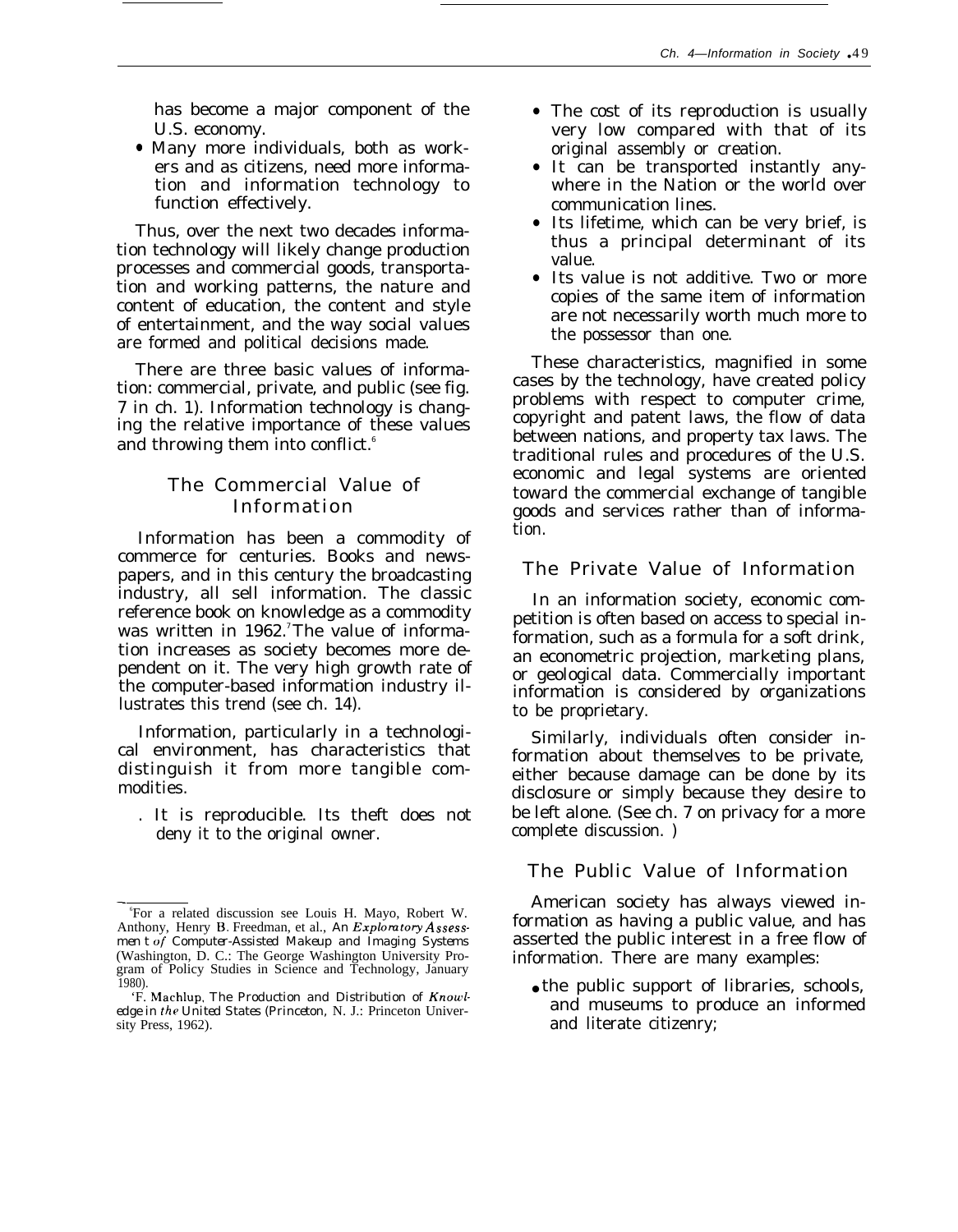- **a** tradition of academic freedom and a system of open scholarly publication to promote the exchange of ideas and the advance of research;
- first amendment guarantees, which ensure an unfettered discussion of political ideas, freedom of religion, and a free press; and
- freedom of information laws asserting the rights of citizens to know as much as possible about the actions of their Government.

These examples suggest that there is an assumption that American society has a right of access to information of various kinds, and that it is in the public interest to facilitate that access.

This principle has historically brought Government into opposition with private sector interests. Public education competes with private, libraries compete with booksellers, and so on. In the past, these conflicts have not been serious. As the information society grows, however, and the economic value of information rises, conflicts over its access and use will increase in severity and become more difficult to resolve. Additional problems will be caused by changes in the technologies for the distribution of information, such as the replacement of certain

books by aggregations of articles delivered electronically.

The social interest in guaranteeing equitable access to information may conflict with the need to encourage private sector investment in new information services by letting a profitable market develop. It can also be argued that improvements in the quality of information available to decisionmakers both in the public and private sectors would reduce errors in the allocation of resources, thereby benefiting society as a whole.

Many Federal agencies—the Census Bureau, IRS, the Securities and Exchange Commission, the Environmental Protection Agency, and the Federal Elections Commission, to name just a few—collect large and, in most cases, growing amounts of information, which could be personal or proprietary. The right of the Government to collect the information is established in law, presumably to further legitimate public purposes. However, such collection may strongly conflict with what individuals and organizations believe to be their rights of privacy, and thereby creates an obligation on the Government to protect the information and use it only in carefully prescribed ways.

## **The Information Economy**

Information plays a significant economic role in U.S. society. The number of companies that manufacture and supply computer and communication services is very large and still growing more rapidly than the overall gross national product. The U.S. computer industry, which sold over \$40 billion worth of hardware in 1979, has a projected annual growth rate for the near future of around 20 percent; and the worldwide communication industry, which in 1979 had revenues of over \$60 billion, has a projected annual growth rate of about 8½ percent.

Another measure of the economic importance of these industries is that AT&T and IBM are two of the largest corporations in the world. AT&T ranks first and IBM is among the top five American industrial corporations. (The computer industry is examined in more detail inch. 14. )

Information services, a new but increasingly important industrial sector, use computer and communication technologies to provide new types of products and services. Some of these are: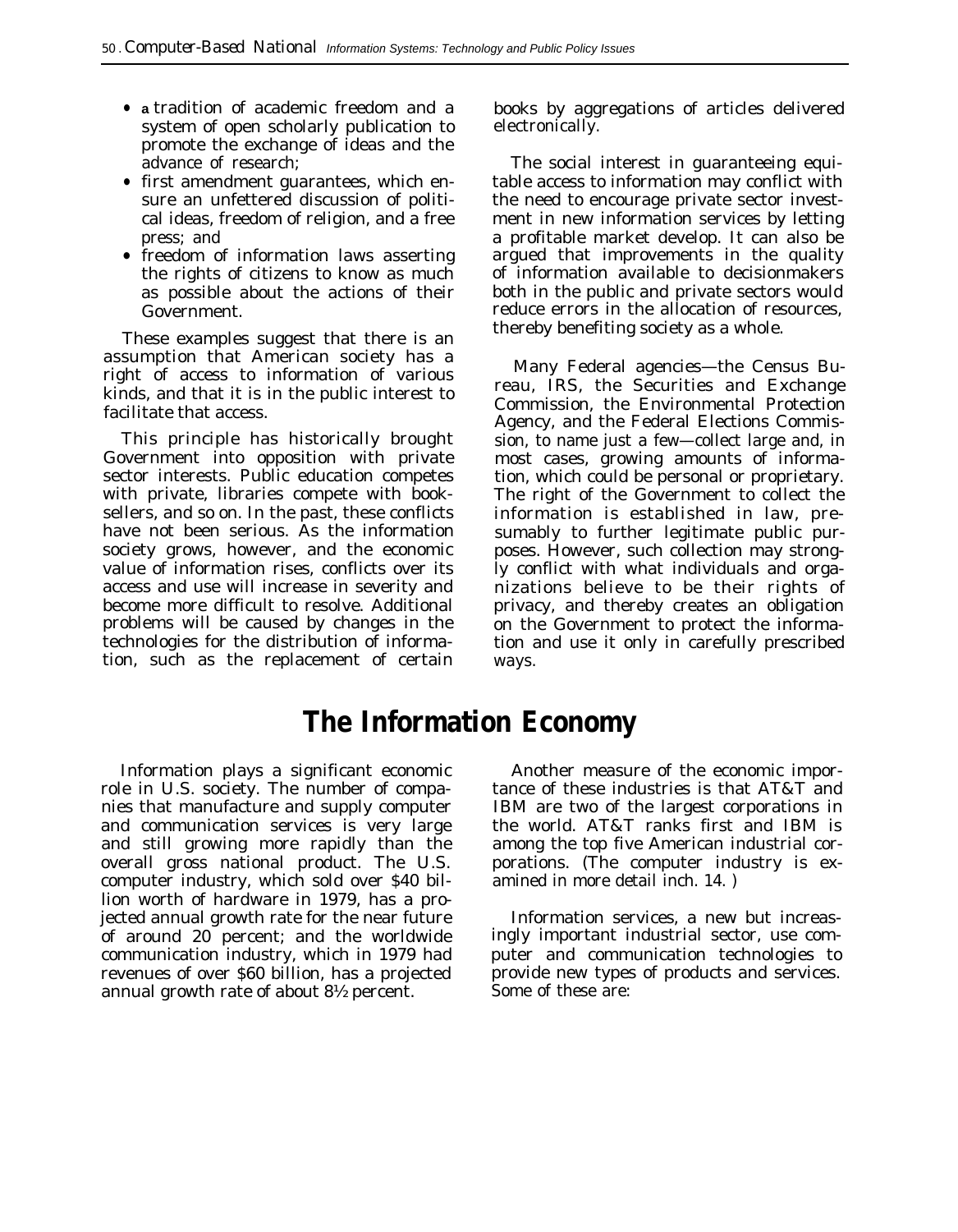- Teletext service, which provides certain types of consumer information (e.g., airline schedules, news reports, shopping guides) over a regular television broadcast signal. This transmission of information does not interfere with the regular video program and can be accessed with a special decoder on a standard television receiver.
- Computerize paging services, which provide elaborate remote messaging services by means of microcomputers in the paging unit itself.
- Specialized information services, which are built into the voice telephone network.

This very young, small, innovative, and rapidly growing industry will be the exploiter of the potentially large consumer markets for information technology services. (Information services are further examined briefly inch. 14.)

In addition to the above-mentioned sectors of the information economy, there is a much broader sector. It *was* first studied and characterized in 1976.  $R$ In this analysis, the two sectors of the information economy were identified as primary and secondary.

The primary information sector includes those who generate and sell information as well as those who produce information technology, and is much more comprehensive than the computer and communication sectors. Included are typewriter manufacturers, newspaper publishers, producers of films, and broadway and television shows.

The secondary information sector is comprised of information services and products used by any organization for its own internal purposes. Examples are internal accounting and production, management, and inventory control systems, many of which are already computerized.

An examination of the trends in the work force reveals the extent to which the economy has shifted. The results of the 1976 analysis shown graphically in figure 6 (see ch. 1) illustrate the transitions from an economy dominated by agriculture, to one dominated by manufacturing, to a service and information economy. It can also be seen that the growth of the information sector did not start with the invention of the computer, but considerably earlier.

Because macroeconomic studies such as these are so broad, they tend to blur the line between industries that use information systems and those few remaining activities that are presently not directly affected by this technology. However, the line separating these two sectors is shifting rapidly and social impacts can flow across it. Thus, for example:

- computer graphics are changing the operating style of the film animation industry;
- traditional print publishers such as Readers Digest and the Knight-Ridder newspapers have invested in new inhouse computer/communication-based information services to reach the public;
- the nature of public education may be transformed by new competing information delivery systems; and
- computer-based systems for delivering television programing tailored to each home will change the role of network broadcasting in the United States.

The transformation of much of the information industry that is being brought about by new information systems will change the structure of the industry, the nature of the services provided, and the skills needed by its employees.

As technology reduces the cost as well 1 as the experience and training required for information retrieval, public library services, even in small cities and towns, will increasingly supply more and more up-to-date information from a variety of sources. In many countries, automated card catalogs on ma-

<sup>&</sup>quot;Marc Porat, *The Information Economy',* Ph.D. dissertation, Institute for Communication Research, Stanford University, Stanford, California, 1976.